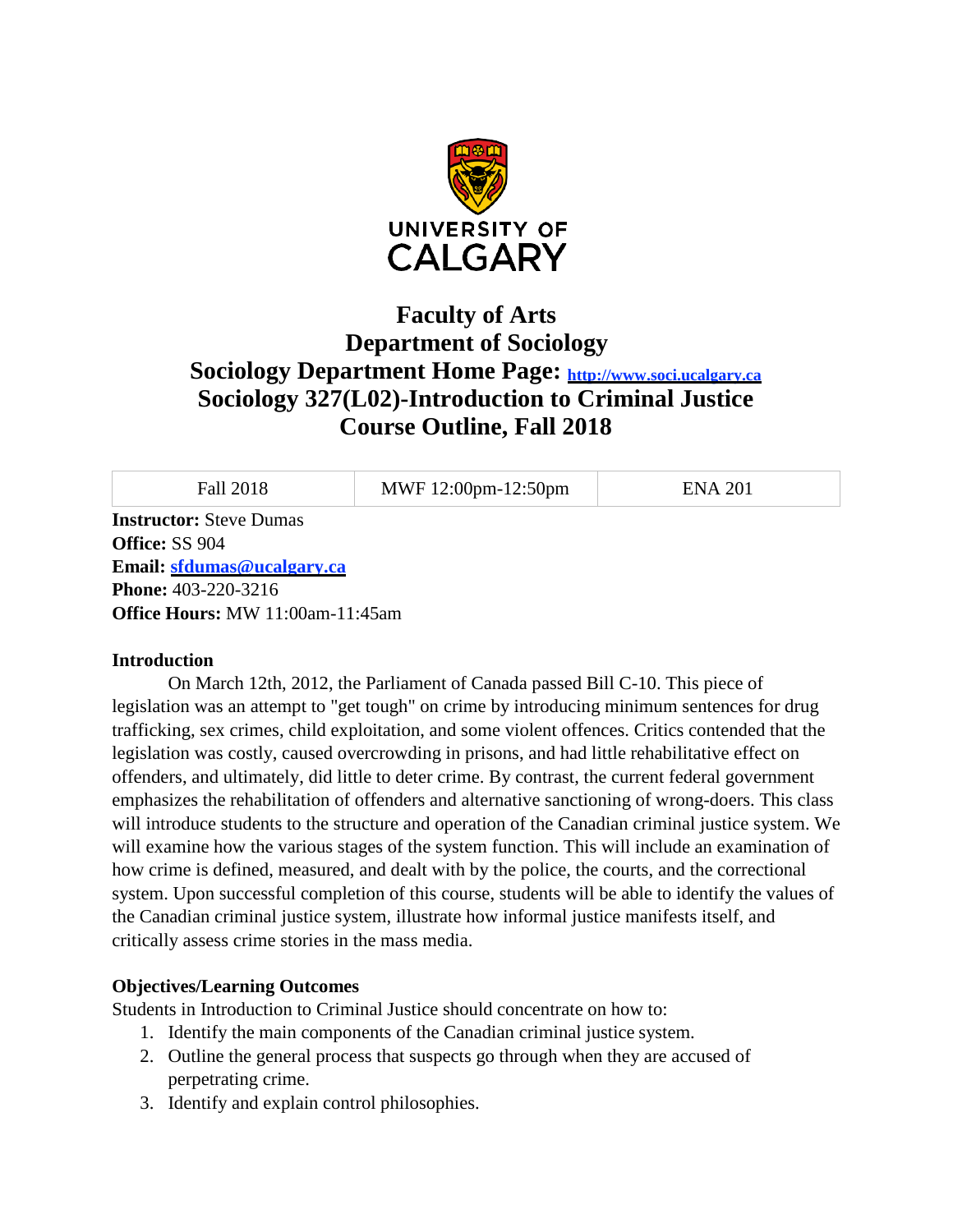- 4. Memorize important notable crime rates and trends.
- 5. Explain the challenges presented by policing society, dealing with the courts, and sanctioning the convicted.
- 6. Identify and assess viable alternatives to prison.

# **Pedagogy**

I expect students to be active producers rather than passive consumers of ideas. As such, classes will involve traditional formal lectures, but they will also include a considerable amount of student activity and participation. This means that there will be many short class exercises and discussion (among students and with the instructor). I also encourage students to draw upon their personal experiences as valuable sources of information. *Students are warned that, at times, this class deals with graphic and violent themes in both lectures and videos.*

# **Required Readings**

The following **text** will be used:

Griffiths, C. T. (2019). *Canadian criminal justice: A primer. (6th ed.)*. Toronto: Nelson.

Please review the reading schedule below. Students will be expected to carefully consider each assigned reading before class and make use of the slide show notes available on Desire2Learn. These PDF files do not represent an exhaustive set of notes and are not an alternative to attending class regularly. They are *intended* only to provide a brief outline of what will be covered in lectures and it is expected that you will need to take additional notes during class.

## **Evaluation**

There are three requirements to complete this course.

| Mid-Term I               | 30% | October 1                                   |
|--------------------------|-----|---------------------------------------------|
| Mid-Term II              | 30% | October 29                                  |
| <b>Final Examination</b> | 40% | TBA, scheduled by the Registrar's<br>Office |

Based upon lectures and assigned readings, exams will be in true-false and multiple choice format. It is important that you complete all assigned readings before every class. All requirements must be completed in order to pass this course. Examinations are **not** cumulative.

# **Grading Scale:**

Letter grades will be assigned and submitted to the registrar based on the following scale:

|                |               | Grade   Percent range   Grade Point Value   Description |                                |
|----------------|---------------|---------------------------------------------------------|--------------------------------|
| $\mathsf{A}$ + | $ 96 - 100\%$ | 4.0                                                     | <b>Outstanding performance</b> |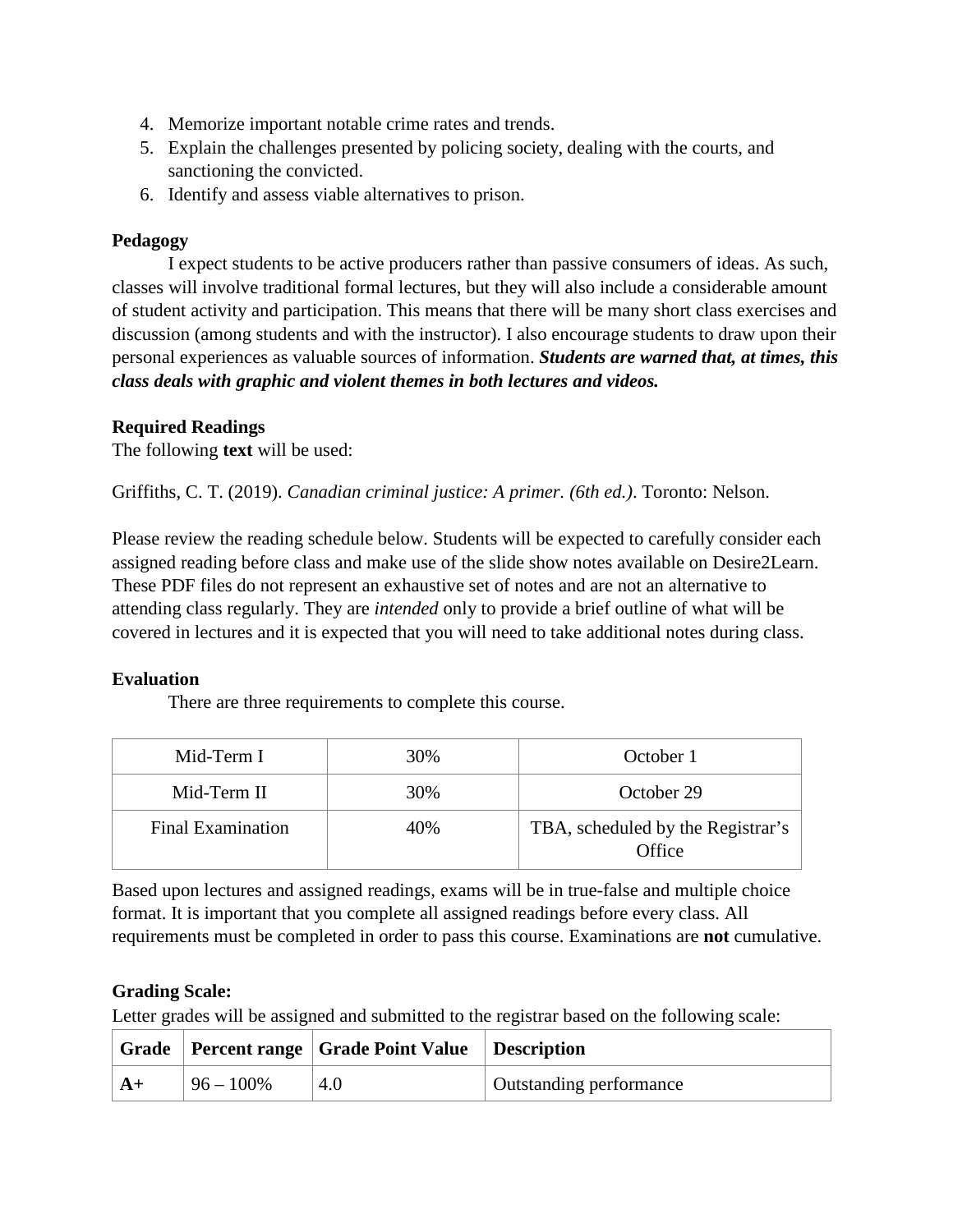| A              | $90 - 95.99\%$ | 4.0            | Excellent-superior performance           |
|----------------|----------------|----------------|------------------------------------------|
| $A-$           | $85 - 89.99\%$ | 3.7            |                                          |
| $B+$           | $80 - 84.99\%$ | 3.3            |                                          |
| B              | $75 - 79.99\%$ | 3.0            | Good – clearly above average performance |
| $\mathbf{B}$ - | $70 - 74.99\%$ | 2.7            |                                          |
| $C+$           | $67 - 69.99\%$ | 2.3            |                                          |
| $\mathbf C$    | $63 - 66.99\%$ | 2.0            | Satisfactory - basic understanding       |
| $C-$           | $59 - 62.99\%$ | 1.7            |                                          |
| $D+$           | $55 - 58.99\%$ | 1.3            |                                          |
| D              | $50 - 54.99\%$ | 1.0            | Minimal pass - marginal performance      |
| F              | $< 50\%$       | $\overline{0}$ | unsatisfactory performance               |

The grades for a course component may be scaled to maintain equity among sections and to conform to departmental norms.

## **Reading/Class Schedule**

Before reviewing the schedule below, please be aware that it is expected to be flexible. Some topics may require more time than scheduled. Students should ensure that they have completed the readings before each class.

| Date         | <b>Topic</b>                    | <b>Chapters to have read</b> |
|--------------|---------------------------------|------------------------------|
| September 7  | Review outline                  | None                         |
| September 10 | Foundations of criminal justice | Chapter 1                    |
| September 12 | Foundations of criminal justice | Chapter 1                    |
| September 14 | Foundations of criminal justice | Chapter 1                    |
| September 17 | Understanding the CJS           | Chapter 2                    |
| September 19 | Understanding the CJS           | Chapter 2                    |
| September 21 | Understanding the CJS           | Chapter 2                    |
| September 24 | Discrimination and disparity    | Chapter 3                    |
| September 26 | Discrimination and disparity    | Chapter 3                    |
| September 28 | Discrimination and disparity    | Chapter 3                    |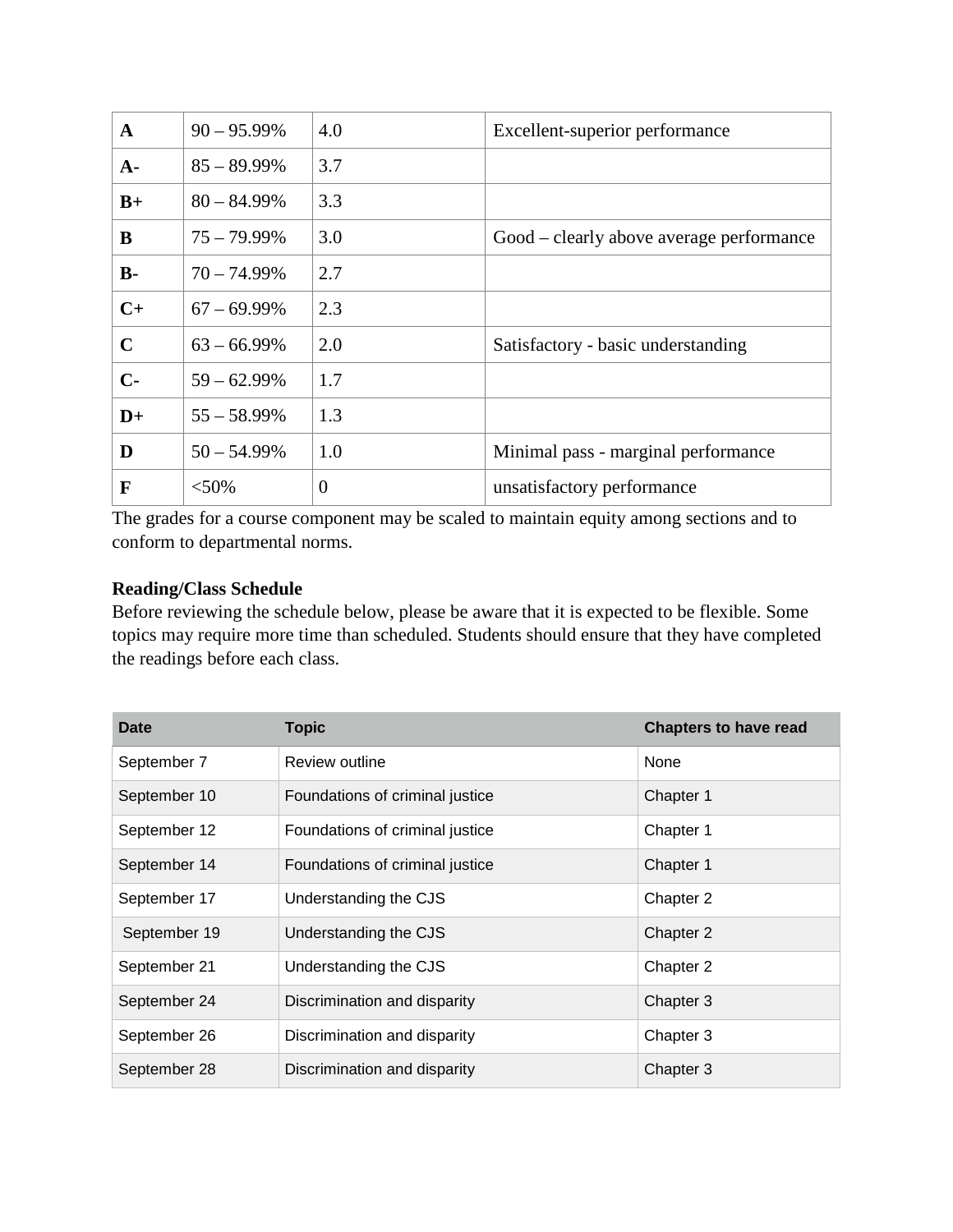| <b>Date</b> | <b>Topic</b>                                   | <b>Chapters to have read</b>                    |
|-------------|------------------------------------------------|-------------------------------------------------|
| October 1   | <b>Mid-term examination I</b>                  | Based on above readings<br>and lecture material |
| October 3   | Structure and roles of the police              | Chapter 4                                       |
| October 5   | Structure and roles of the police              | Chapter 4                                       |
| October 10  | Structure and roles of the police              | Chapter 4                                       |
| October 12  | Police powers and decision-making              | Chapter 5                                       |
| October 15  | Police powers and decision-making              | Chapter 5                                       |
| October 17  | Police powers and decision-making              | Chapter 5                                       |
| October 19  | Police strategies, operations, and engagement  | Chapter 6                                       |
| October 22  | Police strategies, operations, and engagement  | Chapter 6                                       |
| October 24  | Police strategies, operations, and engagement  | Chapter 6                                       |
| October 26  | Police strategies, operations, and engagement  | Chapter 6                                       |
| October 29  | <b>Mid-term examination II</b>                 | Based on above readings<br>and lecture material |
| October 31  | The structure and operation of criminal courts | Chapter 7                                       |
| November 2  | The structure and operation of criminal courts | Chapter 7                                       |
| November 5  | The structure and operation of criminal courts | Chapter 7                                       |
| November 7  | Prosecution of criminal cases                  | Chapter 8                                       |
| November 9  | Prosecution of criminal cases                  | Chapter 8                                       |
| November 19 | Prosecution of criminal cases                  | Chapter 8                                       |
| November 21 | Sentencing                                     | Chapter 9                                       |
| November 23 | Sentencing                                     | Chapter 9                                       |
| November 26 | Sentencing                                     | Chapter 9                                       |
| November 28 | Sentencing                                     | Chapter 9                                       |
| November 30 | Corrections                                    | Chapter 10                                      |
| December 3  | Corrections                                    | Chapter 10                                      |
| December 5  | Conclusion                                     | None                                            |
| December 7  | Review                                         | None                                            |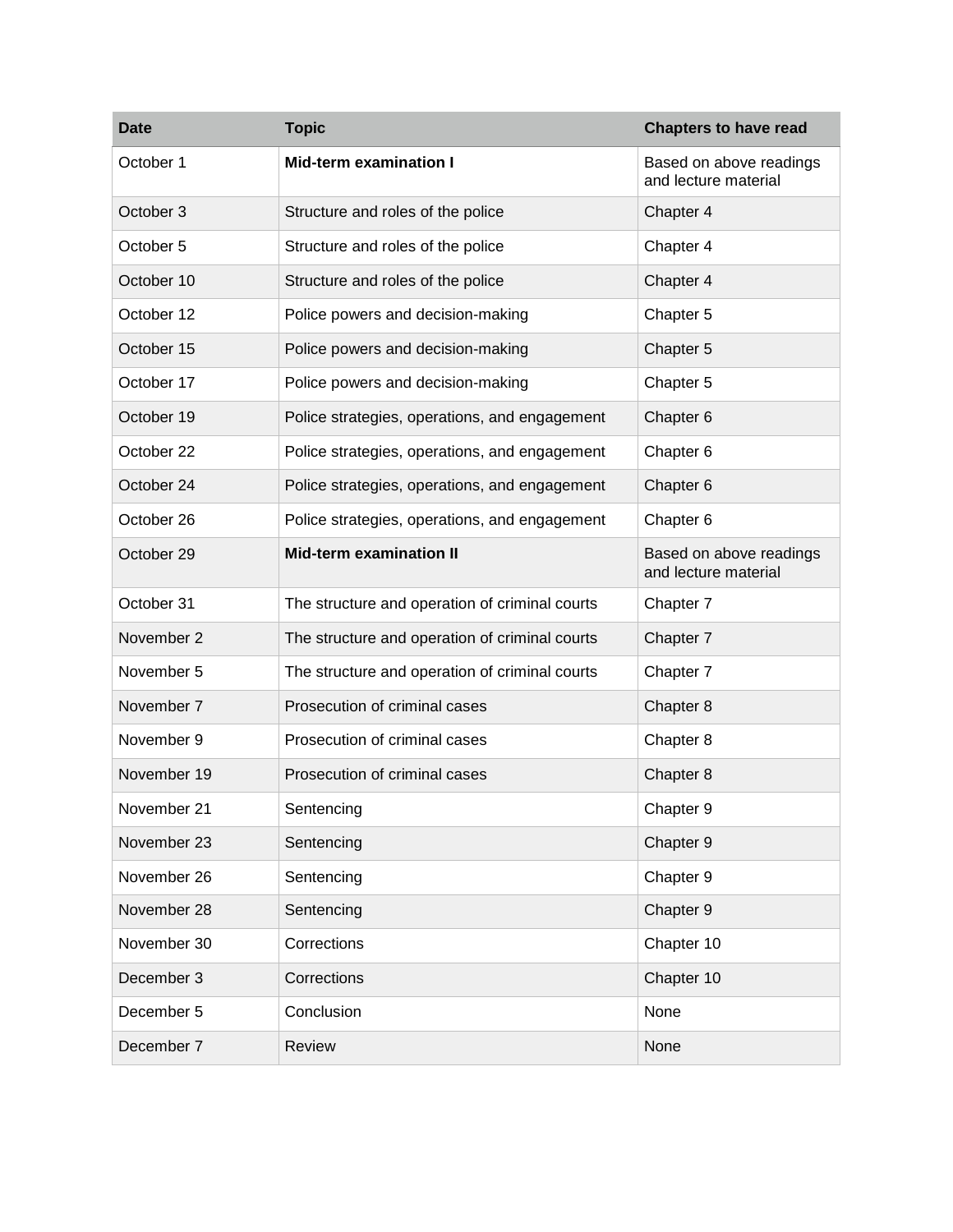### **Passing Grades**

In order to pass the course, students must obtain 50% or more overall as per the grading scale.

#### **Grade Reappraisal**

Within two weeks of the date of the return of each examination grade, students seeking reappraisal may submit a written response to the instructor explaining the basis for reconsideration of the mark. The instructor will reconsider the assigned grade and book a time to meet with the student. A re-assessed grade may be increased, decreased, or remain the same.

#### **Technology Use**

Electronic devices are common in Canadian classrooms. While they can be very effective in assisting students in the learning process, they can also be very distracting if not used properly. Students are encouraged to reflect on how their use of electronic devices affects their learning and how it affects others around them.

#### **Email**

Electronic mail is a convenient way for students to communicate with professors. If not used properly, however, email use can become problematic. Before sending an email, please attempt to obtain information from the course outline. Please email me for administrative purposes only, for example, to set up an appointment. Please do not use email as a substitute for an office visit. Questions regarding course content, student challenges, grades, or other personal issues should be dealt with in person during my office hours.

## **Handing in Papers, Assignments**

- 1. The main Sociology Department office does not deal with any course-relatedmatters. Please speak directly to your instructor.
- 2. Protection of Privacy: The Freedom of Information and Protection of Privacy (FOIPP) legislation does not allow students to retrieve any course material from public places. Anything that requires handing back will be returned directly during class or officehours. If students are unable to pick up their assignments from the instructor, they provide the instructor with a stamped, self-addressed envelope to be used for the return of the assignment.
- 3. Final grades are not posted by the Sociology Department. They are only availableonline.

## **Ethics Research**

Students are advised that any research with human subjects – including any interviewing (even with friends and family), opinion polling, or unobtrusive observation – must have the approval of the Faculty Ethics Committee. In completing course requirements, students must not undertake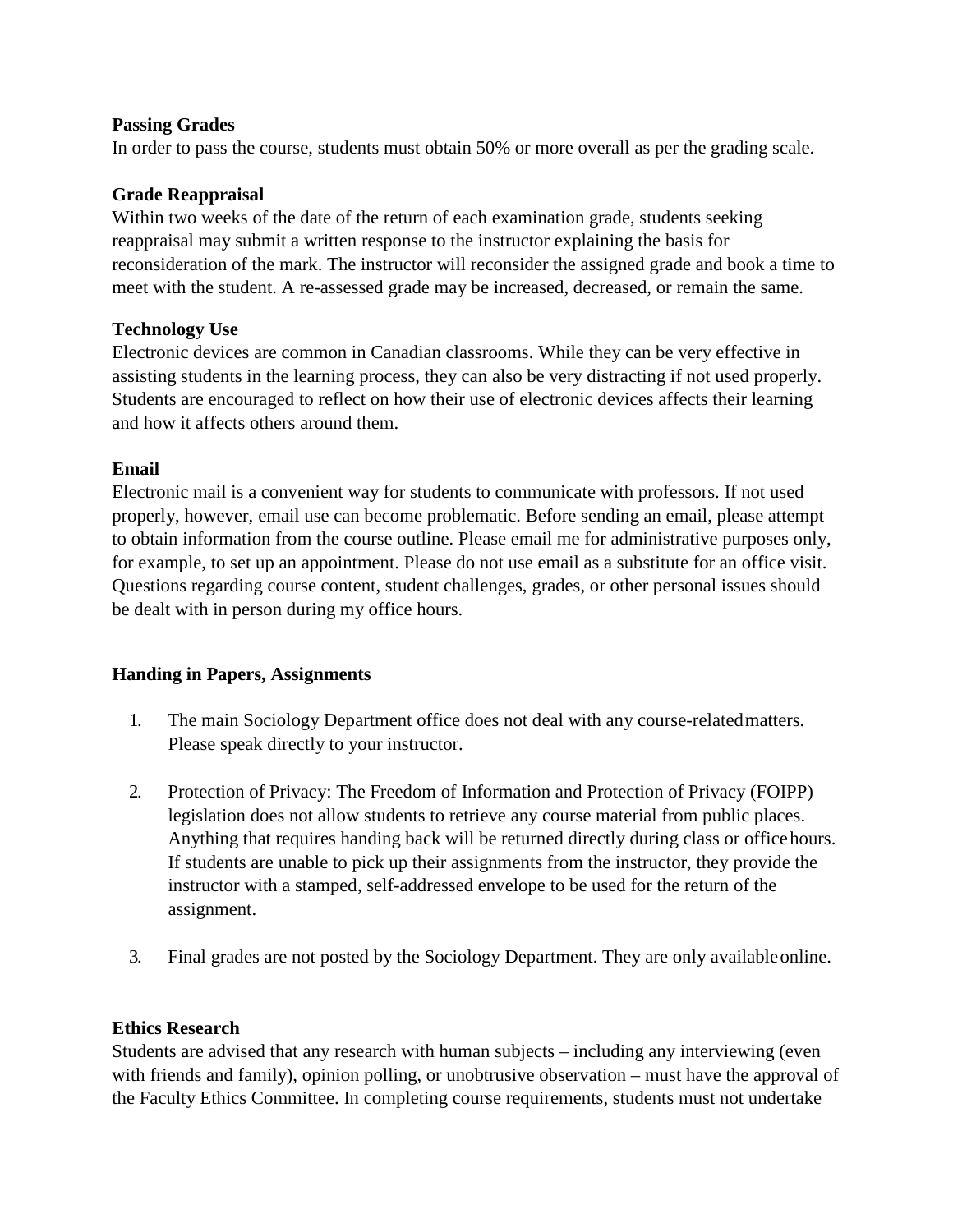any human subjects research without discussing their plans with the instructor, to determine if ethics approval is required.

## **Academic Misconduct**

Please refer to the website listed below for information on University of Calgary policies on Plagiarism/Cheating/Other Academic Misconduct: **<http://www.ucalgary.ca/pubs/calendar/> current/k-2-1.html**

### **Deferrals**

When possible, please provide advance notice if you are unable to write an exam or complete/ turn-in assignments on time. All requests for deferral of a course component due to health reasons must be accompanied by written documentation as outlined in the University Calendar and should be obtained while the student has the health issue rather than after recovery. Deferrals will be allowed in the following circumstances: illness, domestic affliction or religious conviction. Travel arrangements, misreading the syllabus, and scheduling conflicts with other classes or employment are not valid reasons for requesting a deferral. Deferrals will not be granted if it is determined that just cause is not shown by the student.

If you have missed a test for a legitimate reason, the instructor can require you to write a "make up" test as close in time to the original test as possible or can choose to transfer the percentage weight to another course component. If the instructor schedules a "make up" test for you, its date and location will be at the convenience of the Department of Sociology.

**Deferred Final Exam Form:** Please note that requests to defer a Registrar scheduled final exam are dealt with through the Registrar's Office. Further information about deadlines, and where paperwork should be taken, is available on the form, which can be found at: **https:// [www.ucalgary.ca/registrar/student-forms](http://www.ucalgary.ca/registrar/student-forms)**

**Deferred Term Work Form:** Deferral of term work past the end of a term also requires a form to be filled out. It's available at: **https:/[/www.ucalgary.ca/registrar/files/registrar/](http://www.ucalgary.ca/registrar/files/registrar/) deferred\_termwork15\_0.pdf**

Once an extension date has been agreed between instructor and student, the form should be taken to the Faculty of Arts Program Information Centre (SS 110) for approval by an Associate Dean (Students).

#### **Student Representation**

The 2018-19 Students' Union VP Academic is Jessica Revington: email: [suvpaca@ucalgary.ca.](mailto:suvpaca@ucalgary.ca) For more information, and to contact other elected officials with the Student's Union, please visit this link: **https:/[/www.su.ucalgary.ca/about/who-we-are/elected-officials/](http://www.su.ucalgary.ca/about/who-we-are/elected-officials/)**

You may also wish to contact the Student Ombudsperson for help with a variety of Universityrelated matters: **<http://www.ucalgary.ca/ombuds/contact>**